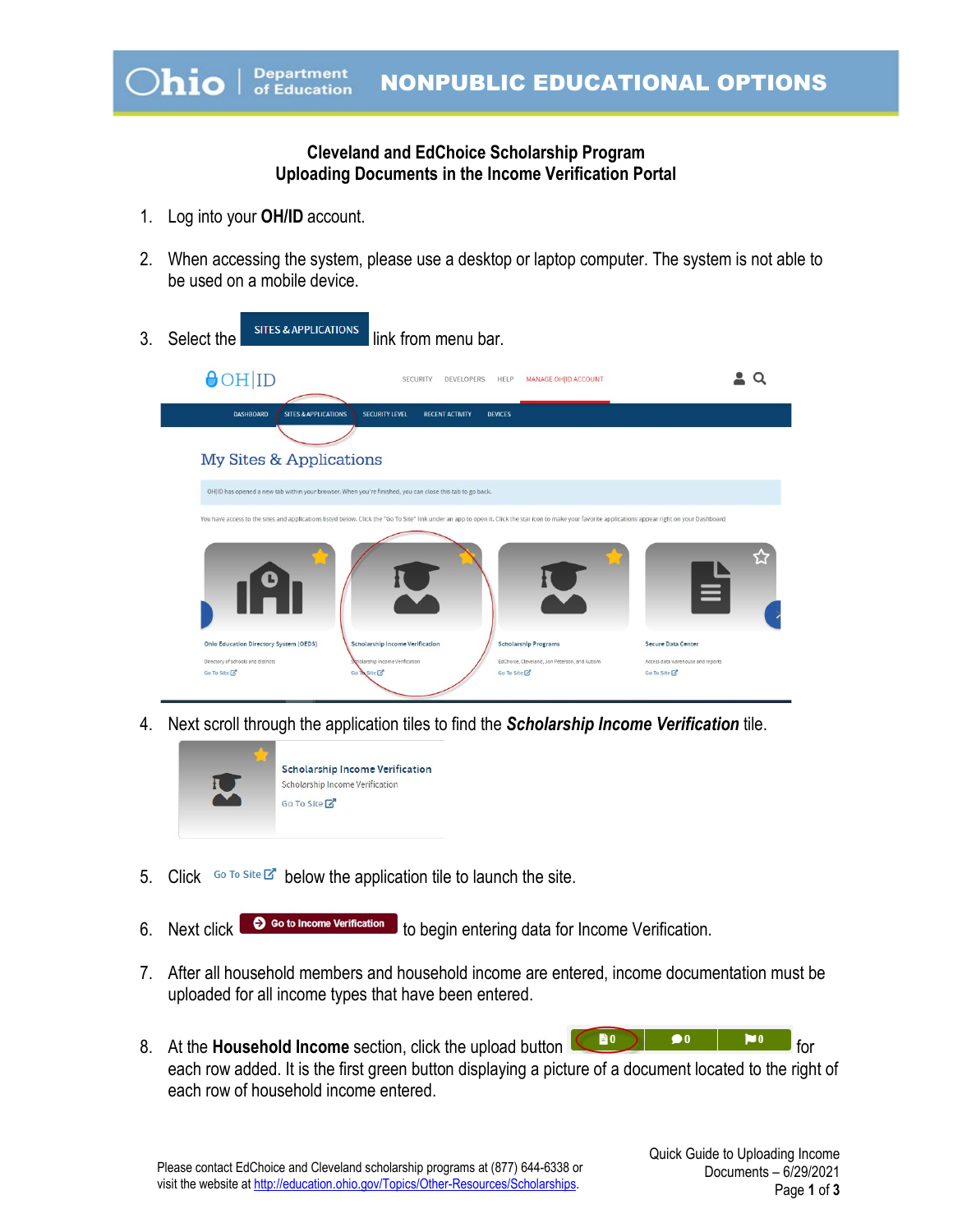## **Cleveland and EdChoice Scholarship Program Uploading Documents in the Income Verification Portal**

9. A dialogue box will open on the left-hand side of the screen. Click the **Buthold Cocuments** button.



10. Select a *Document Type* based on the type of income that was entered.

|                                 | <b>Documents On File</b>                    | ×            |
|---------------------------------|---------------------------------------------|--------------|
| $\blacksquare$ - $\blacksquare$ | +Add Documents<br><b>L</b> Import Documents |              |
|                                 | + Add Document(s)                           |              |
|                                 | Document Type                               |              |
|                                 |                                             | $x -$        |
|                                 | <b>1099 Form</b>                            |              |
|                                 | <b>Child Support Payment Proof</b>          |              |
|                                 | <b>Income Tax Return</b>                    |              |
|                                 | Ohio BWC Correspondence                     |              |
|                                 | Ohio JFS Correspondence                     |              |
|                                 | <b>Other Electronic Document</b>            | $\mathbf{v}$ |
|                                 | <b>OWF/Food Stamp Proof</b>                 |              |
|                                 | Pay stubs (four)                            |              |
|                                 | <b>Retirement Benefit Proof</b>             |              |
|                                 | <b>Social Security Correspondence</b>       |              |
|                                 | <b>Unemployment Benefit Proof</b>           |              |
|                                 | W-2 Form                                    |              |

11. Upload documents saved on your computer.



Please contact EdChoice and Cleveland scholarship programs at (877) 644-6338 or visit the website a[t http://education.ohio.gov/Topics/Other-Resources/Scholarships.](http://education.ohio.gov/Topics/Other-Resources/Scholarships)